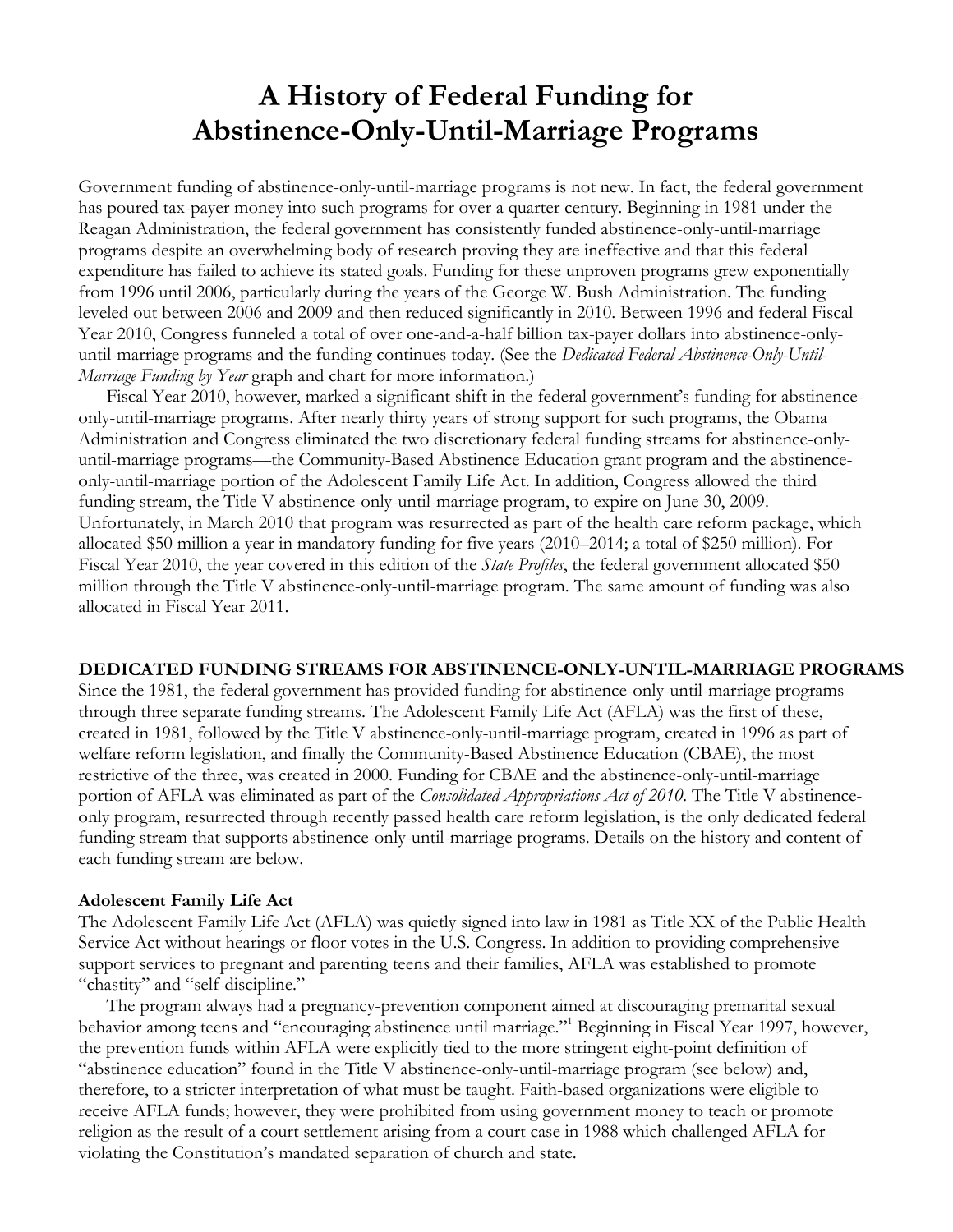Since its inception, AFLA has received more than \$200 million. From Fiscal Year 2005 until Fiscal Year 2009, abstinence-only-until-marriage programs under AFLA received \$13 million a year. In December 2010, Congress passed the *Consolidated Appropriations Act of 2010*, which eliminated all existing discretionary funding for abstinence-only-until-marriage programs, including the portion of AFLA that had been tied to the eightpoint definition of abstinence-only-until-marriage programs. This bill marked the first time since 1981 that abstinence-only-until-marriage programs did not receive dedicated federal funding through AFLA. The abstinence-only-until-marriage portion of AFLA continued to receive zero funding in Fiscal Year 2011.

# **Title V Abstinence-Only-Until-Marriage Program**

The *Temporary Assistance for Needy Families Act (TANF)*, better known as "welfare reform," was signed into law in 1996. The welfare reform law enacted Title V, Section 510(b) of the Social Security Act which established a new federal funding stream to provide grants to states for abstinence-only-until-marriage programs. The program was originally administered by the Maternal and Child Health Bureau (MCHB) at the U.S. Department of Health and Human Services (HHS). Similar to AFLA, this program was enacted quietly, without public or legislative debate.

The creation of the Title V abstinence-only-until-marriage program marked a significant shift in resources and ideology from pregnancy prevention to promoting abstinence from sexual activity outside of marriage, at any age. The intent of Congress in drafting the provision was made clear in comments by Ron Haskins and Carol Statuto Bevan, congressional staff members who were instrumental in crafting the "abstinence education" language. They wrote that while some might consider the standard required by the law to be outdated, it "was intended to align Congress with the social tradition...that sex should be confined to married couples."<sup>2</sup>

 Under the Title V abstinence-only-until-marriage program, HHS allocates \$50 million in federal funds each year to the states based on a federal formula related to the number of low-income youth in each state. States that choose to accept these funds must match every four federal dollars with three state-raised dollars and are then responsible for using the funds or distributing them to sub-grantees such as community-based organizations, schools, county and state health departments, faith-based organizations, media campaigns, or other entities. Every state, with the exception of California, has at one time accepted Title V abstinence-onlyuntil-marriage funds.

With the passage of the Title V abstinence-only program came an eight-point federal statutory definition of "abstinence education." All programs that receive Title V abstinence-only-until-marriage funds are governed by this definition, which specifies:

|  | Section 510 (b) of Title V of the Social Security Act, P.L. 104-193 |
|--|---------------------------------------------------------------------|
|--|---------------------------------------------------------------------|

For the purposes of this section, the term "abstinence education" means an educational or motivational program which:

| $\mathbf{A}$    | has as its exclusive purpose teaching the social, psychological, and health gains to be realized by abstaining                                                                  |
|-----------------|---------------------------------------------------------------------------------------------------------------------------------------------------------------------------------|
|                 | from sexual activity;                                                                                                                                                           |
| B               | teaches abstinence from sexual activity outside marriage as the expected standard for all school-age children;                                                                  |
|                 | teaches that abstinence from sexual activity is the only certain way to avoid out-of wedlock pregnancy,<br>sexually transmitted diseases, and other associated health problems; |
| D               | teaches that a mutually faithful monogamous relationship in the context of marriage is the expected<br>standard of sexual activity;                                             |
| E               | teaches that sexual activity outside of the context of marriage is likely to have harmful psychological and<br>physical effects;                                                |
| F               | teaches that bearing children out-of-wedlock is likely to have harmful consequences for the child, the child's<br>parents, and society;                                         |
| G               | teaches young people how to reject sexual advances and how alcohol and drug use increase vulnerability to<br>sexual advances, and                                               |
| $H_{\parallel}$ | teaches the importance of attaining self-sufficiency before engaging in sexual activity.                                                                                        |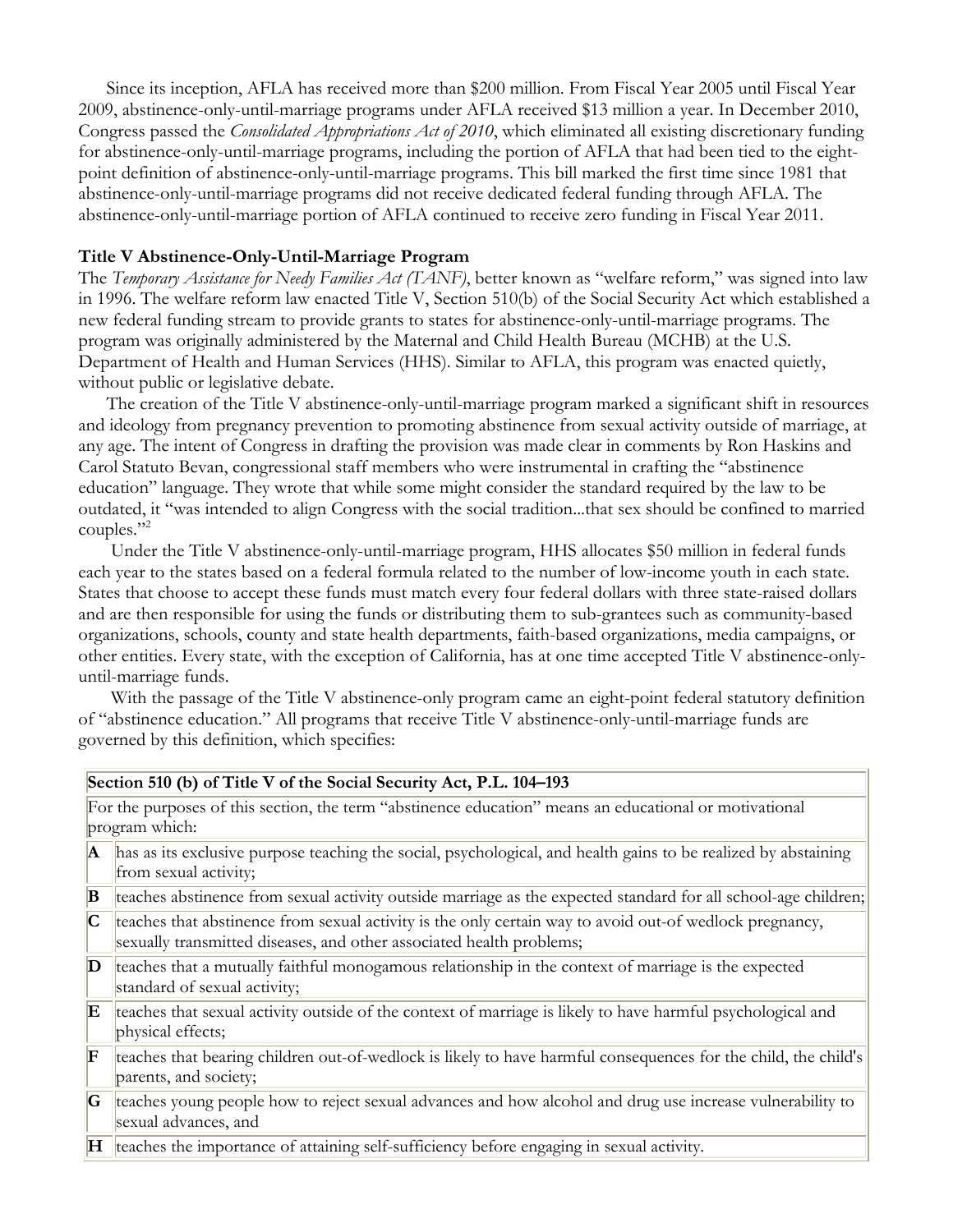Because the first element of the definition requires that Title V-funded abstinence-only-until-marriage programs have as their "exclusive purpose" promoting abstinence outside of marriage, programs may not in any way advocate contraceptive use or discuss contraceptive methods except to emphasize their failure rates. Guidelines issued by MCHB during the Clinton Administration in May 1997 stated that "it is not necessary to place equal emphasis on each element of the definition;" however, according to the guidance "a project may not be inconsistent with any aspect of the abstinence education definition."3 This language gave states flexibility in designing their abstinence-only-until-marriage programs and message; however, states were still unable discuss contraception except in terms of their failure rates. In the May 1997 guidelines, MCHB also recommended that states apply the same criteria that resulted from the legal challenge to AFLA to the Title V abstinence-only program; meaning that while faith-based organizations were eligible for funding, they were prohibited from using government money to teach or promote religion.<sup>4</sup>

In Fiscal Year 2005, the George W. Bush Administration moved control over the funding stream to HHS' Administration for Children and Families (ACF), which at the time was more conservative than MCHB. In Fiscal Year 2007, ACF issued more restrictive program guidance which required states to "meaningfully represent each" element of the definition. In addition, while historically the program announcement did not specify the age of intended participants, allowing many states to choose to focus on the importance of delaying sexual initiation among younger youth ages 9–14, the Fiscal Year 2007 guidance stated that Title Vfunded programs must focus on individuals ages 12–29. The new focus on older youth and, indeed, those who no longer fall within the category of "youth" at all, went against common sense given that at the time, according to the National Center for Health Statistics, over 90% of people ages 20 to 29 had sexual intercourse.<sup>5</sup> This change was further evidence that this funding stream was based on a conservative ideology about sex outside of marriage.

In 2007, the same year that the new guidance was released, findings were published from a congressionally mandated study of the Title V abstinence-only-until-marriage program. The study found that federally funded Title V abstinence-only-until-marriage programs had no beneficial impact on young people's sexual behavior. The study, conducted by Mathematica Policy Research over nine years, at a cost of almost \$8 million and on behalf of HHS, closely examined four hand-picked programs considered by state officials and "abstinence education" experts to be especially promising. Even so, after following more than 2,000 teens for as long as six years, the evaluation found that none of the four programs was able to demonstrate a statistically significant beneficial impact on young people's sexual behavior. Students in the abstinence-only programs had a similar number of sexual partners and a similar age of first sexual intercourse as their peers not in the programs.<sup>6</sup> This report followed the findings from 13 states, including such states as Kansas,<sup>7</sup> Texas,<sup>8</sup> Pennsylvania,<sup>9</sup> and Minnesota,<sup>10</sup> that evaluated their own Title V abstinence-only-until-marriage programs with results ranging from finding the programs ineffective to finding them to be harmful.

The Title V abstinence-only-until-marriage program was originally authorized for five years, 1998–2002. After years of continuing resolutions extending the program, it was officially reauthorized in July 2008 for a 12-month extension and received \$50 million in federal funds for Fiscal Year 2009. The program was then allowed to expire by Congress on June 30, 2009. Due to the expiration of the grant program on June 30, 2009, three months prior to the end of the federal fiscal year, the states that did accept the funding received three quarters of the total funding allocated for the full fiscal year.

There is a long history of states declining funding for the Title V abstinence-only program. Maine and California were among the pioneers in the moment of rejecting Title V abstinence-only-until-marriage funding. California has never accepted Title V abstinence-only funding due in large part to its own state evaluations showing that abstinence-only-until-marriage programs are ineffective. Maine was the next to decline funding beginning in 2005 because the programs would put the state out of compliance with their own law. New Jersey was the next state to decline funding in 2006, with the governor's office cautioning that accepting the funding may in fact cost the state money because student may require additional sexuality education to clarify the partial and misinformation that is taught in abstinence-only-until-marriage programs. As states completed their own evaluations of their Title V-funded abstinence-only-until-marriage programs, more and more decided to decline funding based on their own and others results. By Fiscal Year 2007, 10 states were out of the program and by the time the program expired in June 2009, nearly half of the states had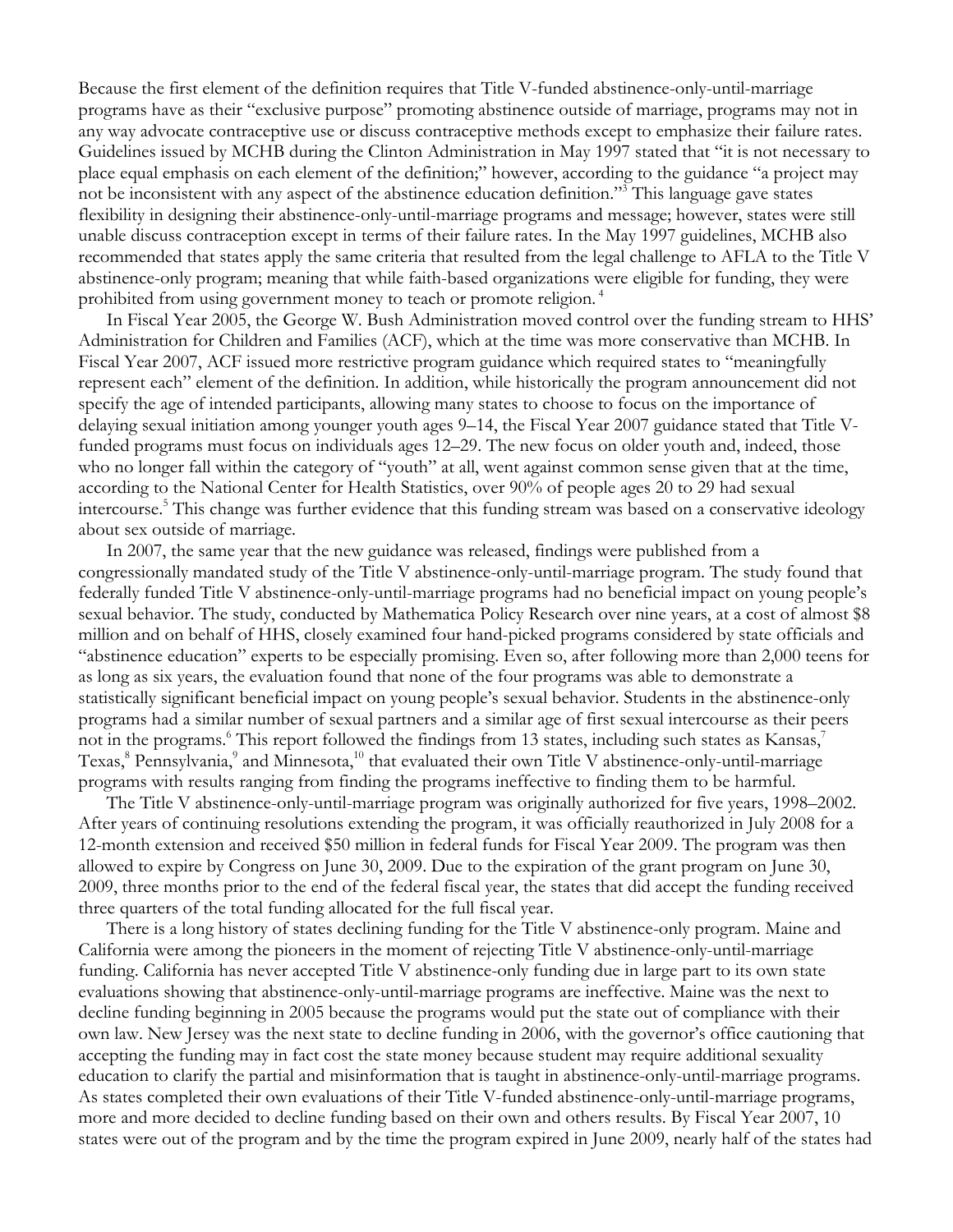chosen not to participate in this program and not to accept associated federal funds. Of the states that refused the money, the vast majority did so based on strong research and evaluations showing that abstinence-onlyuntil-marriage programs are ineffective. These principled rejections came from diverse parts of the country and were not unique to any one political party affiliation.

After the expiration of the Title V abstinence-only-until-marriage program in June 2009, there were several attempts by conservative lawmakers to continue the funding. Conservatives in the U.S. Congress were ultimately successful in resurrecting the program when they managed to insert funding for the Title V abstinence-only-until-marriage program into the Senate health care reform legislation (the *Patient Protection and Affordable Care Act*). The language remained in the final legislation signed by President Barack Obama. This extension equals \$250 million for abstinence-only-until-marriage programs for a five year period (2010–2014).

 ACF released the first Funding Opportunity Announcement (FOA) for the Title V abstinence-only program under the Obama administration in July 2010. Although the new Title V abstinence-only guidance issued in the FOA is more flexible than it had been in previous years, programs funded with Title V abstinence-only money still must teach abstinence to the exclusion of other topics. Programs must ensure that abstinence from sexual activity is an expected outcome and no funds can be used in ways that contradict the A–H federal abstinence-only-until-marriage definition. These restrictions mean that states still cannot use Title V abstinence-only funds to provide comprehensive information about contraception or teach the complete education young people need to make informed and healthy decisions about their sexual behavior. In addition, the Title V abstinence-only program continues to require states to provide a match of three state dollars for every four federal dollars received. Despite its increased flexibility, in Fiscal Year 2010 only 30 states and Puerto Rico applied for Title V abstinence-only funding.

#### **Community-Based Abstinence Education**

In October 2000, the federal government created yet another funding stream to support abstinence-onlyuntil-marriage programs. Under this third funding stream, originally known as Special Projects of Regional and National Significance–Community-Based Abstinence Education (SPRANS–CBAE), the federal government awarded grants directly to state and local organizations. Until Fiscal Year 2005, SPRANS–CBAE was administered within the HHS by the Maternal and Child Health Bureau. Beginning in Fiscal Year 2005, however, this funding stream was also moved to HHS' ACF, which at the time was more conservative. At that time SPRANS-CBAE began to be known simply as the Community-Based Abstinence Education (CBAE) program.

Funding for CBAE began in Fiscal Year 2001 at \$20 million. By Fiscal Year 2006, CBAE increased over 450% to a total of \$113 million where it stayed for two more years. For Fiscal Year 2009, the program was cut by \$14.2 million, bringing its funding down to \$99 million. The following year, Congress passed the *Consolidated Appropriations Act of 2010*, which eliminated all existing discretionary funding for abstinence-onlyuntil-marriage programs, including all funding for the CBAE grant program. CBAE continued to receive zero funding in Fiscal Year 2011.

Whereas under Title V abstinence-only-until-marriage funding, states ultimately decided which programs received funding, all decisions regarding CBAE funding bypassed the state approval process entirely. Instead, HHS awarded grants directly to community-based organizations. From its inception, programs funded under CBAE were required to teach all eight points in the federal statutory definition of "abstinence education." These more restrictive standards were clearly an attempt by conservative lawmakers to gain greater control over federal abstinence-only-until-marriage funding. In fact, certain lawmakers sought to prevent money from supporting media campaigns, youth development, and after-school programs, arguing that such programs diluted the abstinence message, did not sufficiently focus on marriage, and violated the intent of Title V's eight-point "abstinence education" definition.

By far the most restrictive of the three funding streams, CBAE became even more ideologically driven when, in early 2006, ACF released a new funding announcement, and announced its new vision for CBAE programs. This guidance viewed sexual abstinence prior to marriage as an approach that would lead to a happier life, including having a healthier marriage and children, earning more money, being honorable and more "responsible" parents, having integrity, attaining a better education, having fewer psychological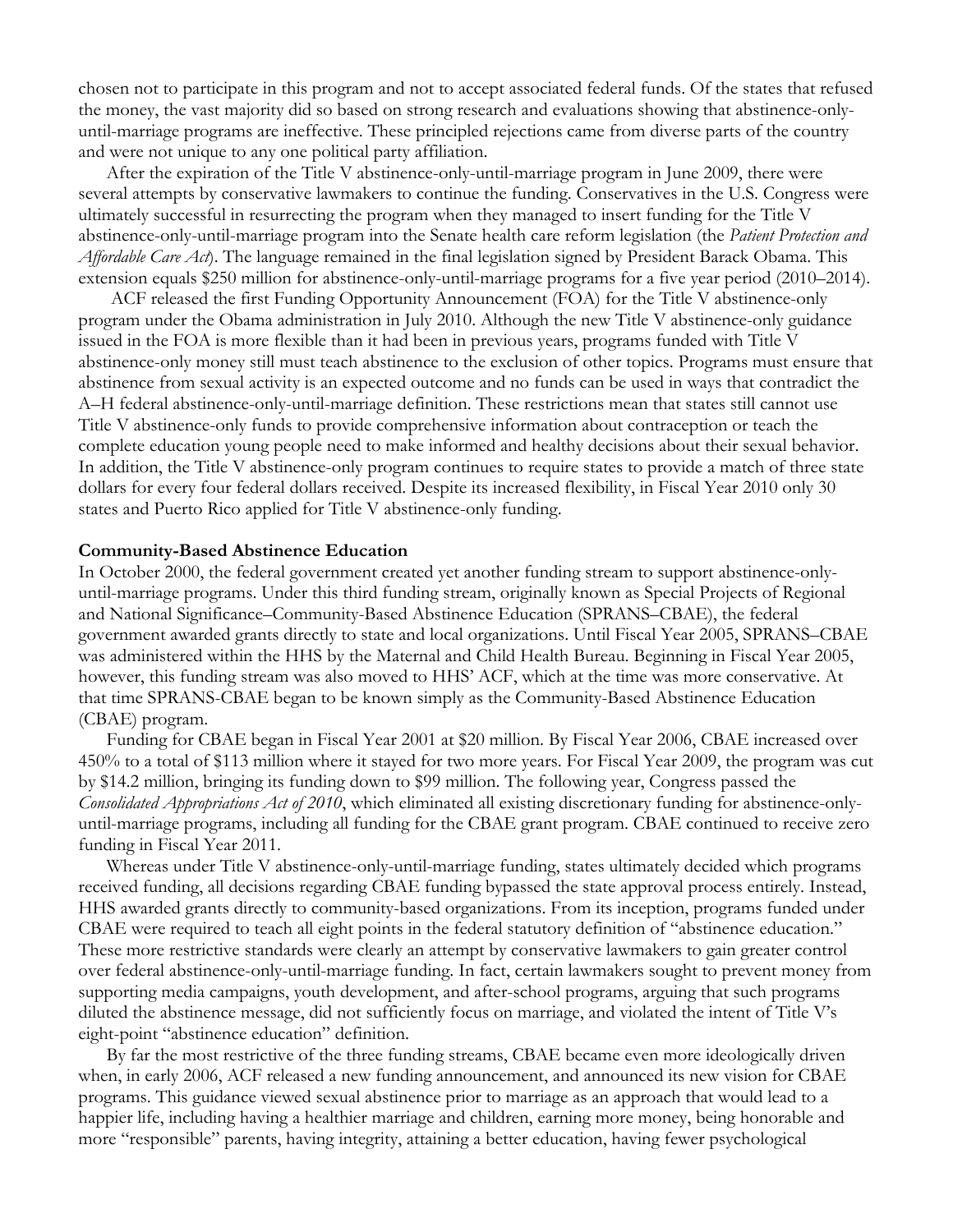disorders, avoiding drug, alcohol, and tobacco use, committing fewer crimes and staying out of prison, and having a longer life span.<sup>11</sup> The guidelines stated that grantees could not provide program participants with positive information about contraception or safer-sex practices, even in other settings and with non-CBAE funds. Specifically, the 2006 guidance noted that, "Material must not encourage the use of any type of contraceptive outside of marriage or refer to abstinence as a form of contraception."<sup>12</sup> In the event that there was any confusion, the grant announcement further warned that, "Sex education programs that promote the use of contraceptives are not eligible for funding." The guidelines also broadened the definition of abstinence from avoiding sexual intercourse to abstaining from all "sexual activity," which "refers to any type of genital contact or sexual stimulation between two persons, including, but not limited to sexual intercourse."<sup>13</sup> Thus, educators were even further restricted in what they could teach.

In December 2004, Representative Henry Waxman (D-CA) released a report in his role as minority leader of the House Committee on Government Reform. The report documented that 11 of the 13 abstinence-onlyuntil-marriage programs most widely used by CBAE grantees contained false, misleading, or distorted information about reproductive health, misrepresentations about the effectiveness of condoms in preventing STIs and pregnancy, as well as gender stereotypes, moral judgments, religious concepts, and factual errors.<sup>14</sup> A report released by the non-partisan Government Accountability Office (GAO) in November 2006 found that ACF was providing very little oversight of funded abstinence-only-until-marriage programs and noted that the federal agency did not review its grantees' materials for scientific accuracy or even require grantees to review their own materials for scientific accuracy.15

In response to this criticism, ACF's Fiscal Year 2007 grant announcement specified that "medical information presented in all curricula funded under this program announcement [must be] accurate," and that "mass produced materials" regarding sexually transmitted diseases (STDs) must contain medically accurate information regarding the "effectiveness or lack of effectiveness of condoms in preventing the sexually transmitted disease the materials are designed to address."16 Unfortunately, this requirement lacked any teeth as grantees were required only to sign an assurance saying the materials in their programs were medically accurate. In reality many of the grantees continued to use curricula and materials which contained medical inaccuracies.

In April 2008, Congress held the first-ever hearing on abstinence-only-until-marriage programs. Three panels of witnesses spoke at the hearing including leading medical and sexual health experts from across the country who testified to the ineffectiveness of the programs, youth speakers who testified to the program's effects on their lives, and several government officials and Members of Congress. The vast majority of researchers testified that abstinence-only-until-marriage programs are ineffective at getting young people to delay sexual initiation and had not been effective at reducing teen pregnancies or STDs, including HIV. They called for an end to federal funding for the programs and said that funds should instead be spent on comprehensive sexuality education that had been proven to be effective. This hearing marked the beginning of the end for the CBAE program; the following year, the program received its first-ever cut and the program was finally ended in Fiscal Year 2010.

# **ADDITIONAL FEDERAL FUNDING FOR ABSTINENCE-ONLY-UNTIL-MARRIAGE PROGRAMS**

While the AFLA, Title V, and CBAE funding streams constitute the majority of federal funding for abstinence-only-until-marriage programs, they do not represent the total amount of money spent by the federal government over time. Additional funding for these programs has been allocated through a variety of federal funding vehicles, including the Healthy Marriage Initiative and the Compassion Capitol Fund. In addition, abstinence-only-until-marriage providers have received funds through traditional HIV/AIDS- and STD-prevention accounts such as those administered by HHS and the Centers for Disease Control and Prevention (CDC).

Dedicated federal funding has also been provided through earmarks, a congressional provision that directs approved funds to be spent on a specific project. Former Republican Senator Arlen Specter (D-PA)